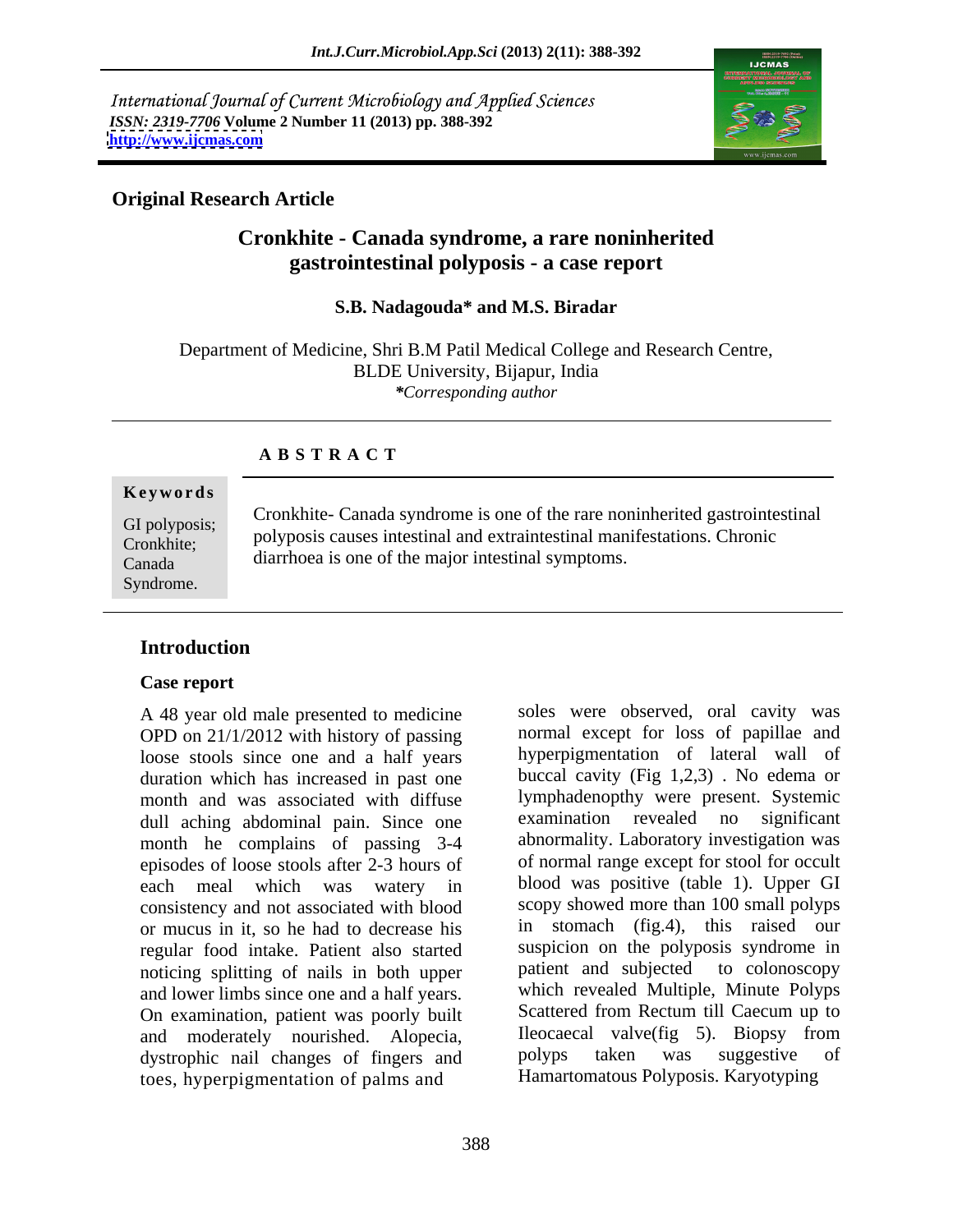| <b>Haemoglobin</b>     | 14.8 gm%           |
|------------------------|--------------------|
| <b>Total WBC Count</b> | 12900 cells/cumm   |
| Eosinophils            |                    |
| <b>ESR</b>             |                    |
| Total Protein          | $5.8 \text{ g/dl}$ |
| Albumin                | $3.0 \text{ g/d}$  |

### **Table.1** Laboratory examinations

Stool Examination - Occult blood present

### **Table.2** Laboratory examinations

| USG - Thyroid      | Well defined heterogeneous nodule in left lower part of left           |
|--------------------|------------------------------------------------------------------------|
|                    | lobe measuring $7x5$ mm – suggestive of Adenoumatous                   |
|                    | - Nodule                                                               |
| Upper GI Scopy     | More than 100 small polyps seen in stomach.                            |
| Colonoscopy        | Multiple, Minute Polyps Scattered from Rectum till                     |
|                    | Caecum up to Ileocaecal valve.                                         |
|                    | Histopathological Examination   Suggestive of Hamartomatous Polyposis. |
| <b>Karyotyping</b> | Normal Male Chromosomal pattern.                                       |

### **Figure.1** Lentigens and Alopecia



**Figure.2** Lusterless Hair and Hyper pigmentation of Hands and Soles



**Figure.3** Dystrophic Nail Changes

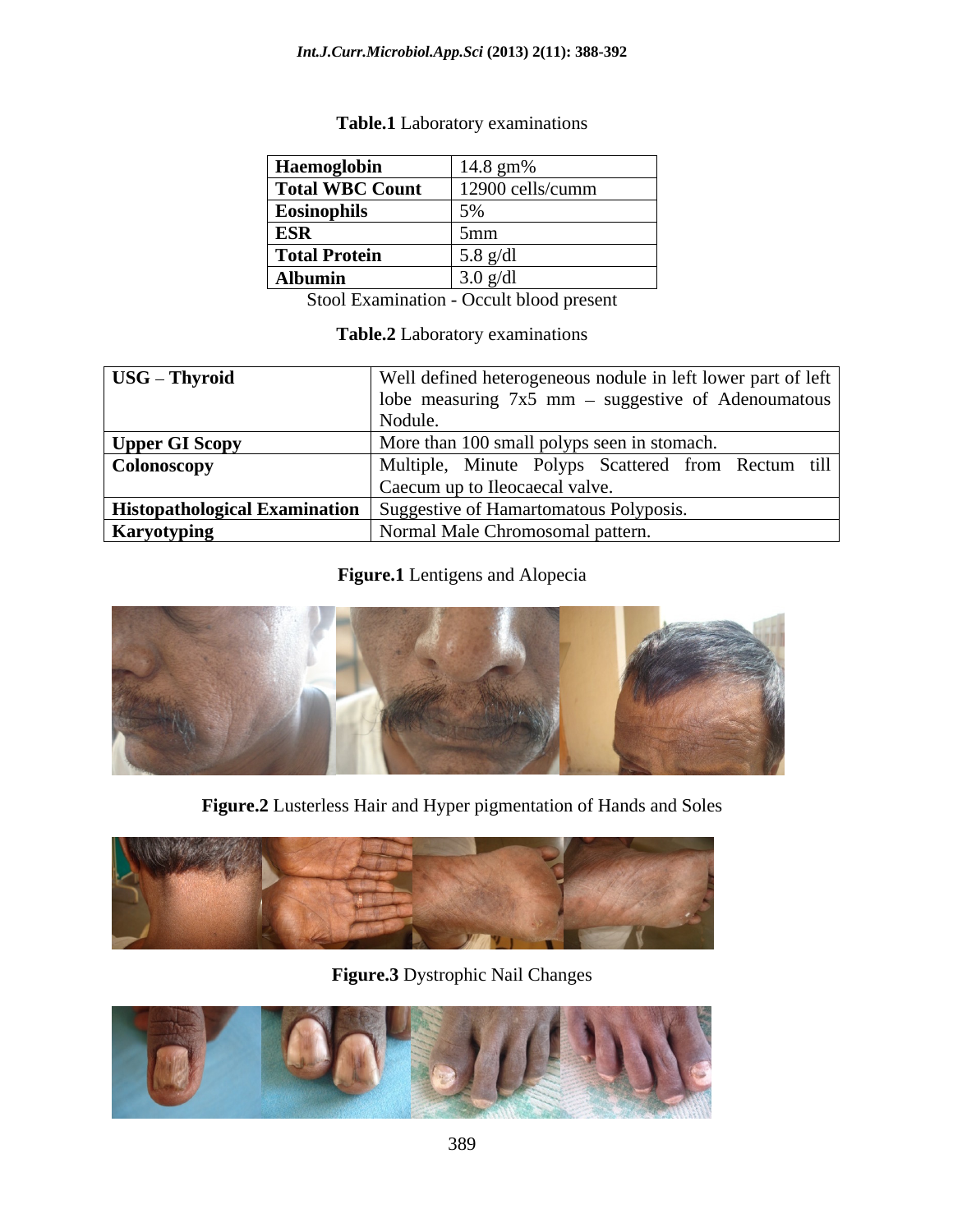**Figure.4** Upper GI Scopy - Stomach



Multiple, Small and large sessile polyps seen in stomach

**Duodenum** - Showing small polyps



**Figure.5** colonoscopy



**Multiple, Minute polyps scattered from rectum till caecum**

**Figure.6** Chromosomal analysis



 **Normal male kyotype**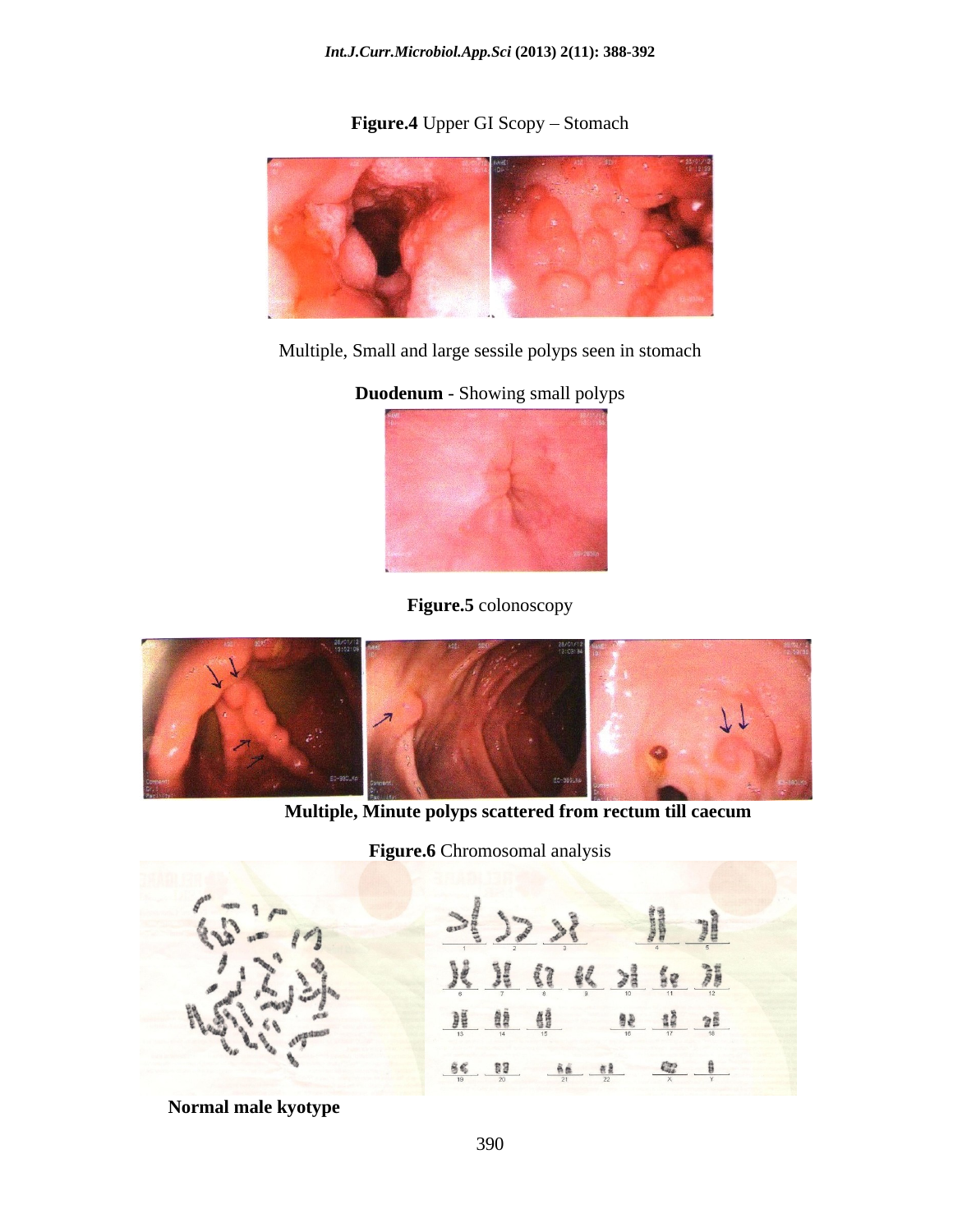was done to rule out genetic abnormality The mucosal proliferation leads to fluid which showed normal male chromosomal and electrolyte abnormalities, pattern. His 18 year old son was evaluated clinically and found to have lentegens over bleeding. These changes lead to clinical the lips, so subjected to upper GI scopy to symptoms like diarrhea, abdominal pain rule out familial inheritance which was and malnutrition. Diarrhea is normal. Hence, with detailed clinical history and clinical features and special investigations, we diagnosed the patient to overgrowth. 3 Steroids are most likely have Cronkhite-Canada Syndrome. effective as anti-inflammatory agents'4. Initiated him on a high protein diet, proton Polyps are believed to contribute to pump inhibitors and empirical antibiotic therapy. Patient showed significant the belief that ectodermal features are the improvement in his abdominal complaints. result of malnutrition but many symptoms Patient is being regularly followed-up for malignant transformation. inconsistent with this theory 3. The

After six months patient was again spontaneous remission, or optimal subjected to endoscopy for malignant changes but revealed no significant Current understanding of the disease is changes from previous endoscopy and based on small series of cases reported biopsy showed negative for malignancy since it was first described by Cronkhite .patient was symptomatically better.

Diarrhea is passage of abnormally liquid The prevalence of GI malignancy is about<br>or unformed stool at an increased 10%. Most of the complications or unformed stool at an increased 10%. Most of the frequency said to be chronic if persistent encountered are man frequency, said to be chronic if persistent encountered are manifestations of for more than 4 weeks in duration. Chronic diarrhea warrants evaluation to been diagnosed after presenting initially exclude underlying pathology, as most causes are non-infectious. In estimated two-third of the cases remains unclear after initial encounter and further testing is required. Stool collection and analysis can yield important objective data, Upper Endoscopy and Colonoscopy with biopsies to rule out structural or occult Canada syndrome for better management. inflammatory diseases 1.

Cronkhite-Canada Syndrome (CCS) is a rare non-familial polyposis syndrome Chandrashekar, R., D.K.Brown, presenting as chronic diarrhea. CCS is characterised by epidermal manifestations like alopecia, dystrophic nail changes and after corticosteroid treatment" hyperpigmentation. GI changes include

we hose is relations the much amount of the mucosal profileration leads to fluid and the much control in the much control in the system of the system of the system of the system of the system of the much control in the mu and electrolyte abnormalities, malnutrition, malabsorption and GI and malnutrition. Diarrhea is multifactorial,the beneficial effects of antibiotics are attributed to small bowel diarrhea'2. Data from most cases support and signs appear or remit in a manner aetiological factors leading to progression, spontaneous remission, or optimal treatment has not been established. and Canada in 1955 2.

The prevalence of GI malignancy is about 10%. Most of the complications encountered are manifestations of polyposis. Some patients with CCS have with eosinophilic gasteroenteritis and intestinal candidiasis.

Chronic diarrhea associated with malena has to be evaluated thoroughly with upper GI scopy and Colonoscopy to rule out or confirm rare causes, such as Cronkhite-

## **References**

Chandrashekar, R., D.K.Brown, A.N.Waliker et al .2003. "Cronkhite-Canada Syndrome sustained remission after corticosteroid treatment" American. J. Gastroenterol. 98(6): 1444-1446.